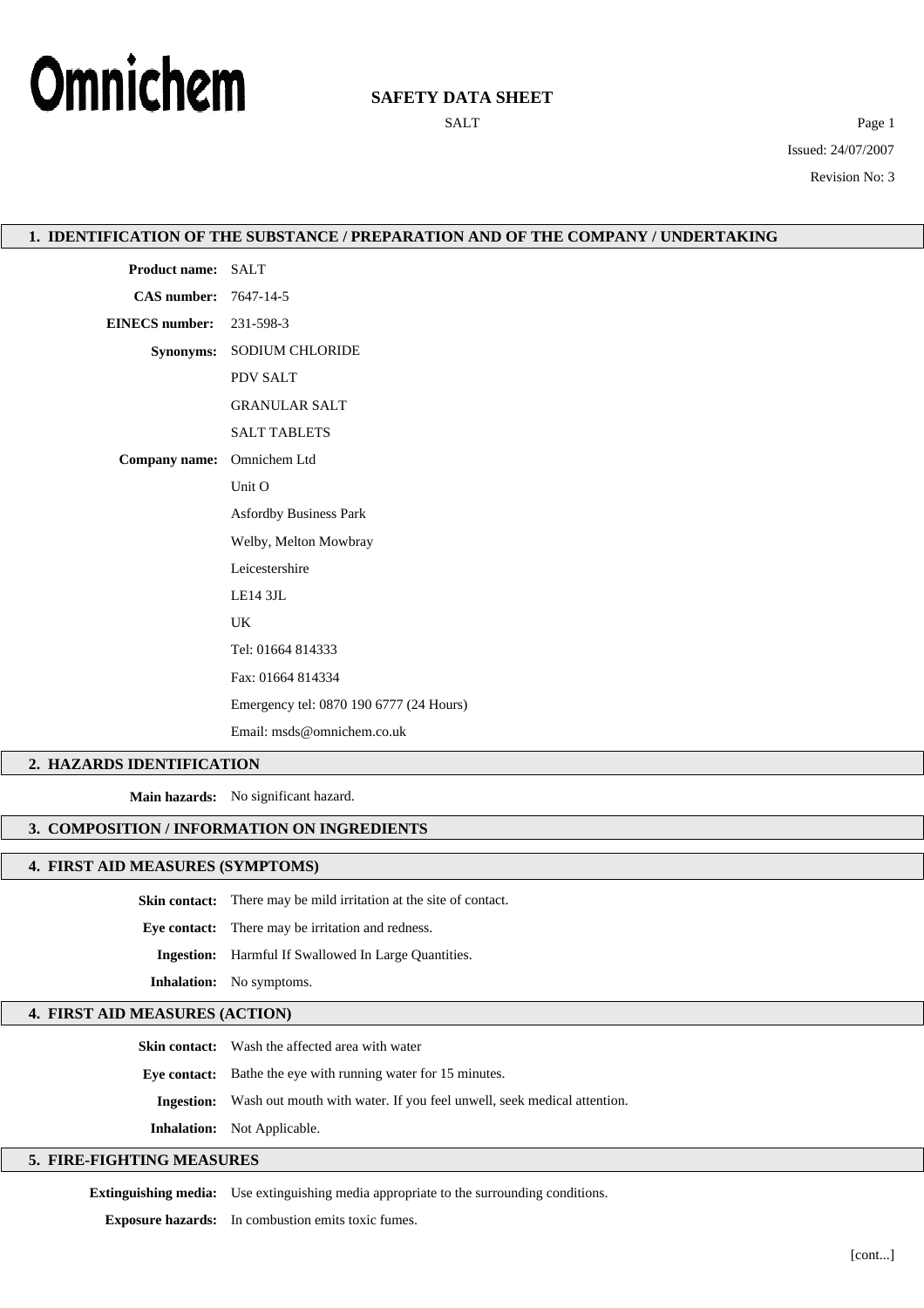# **SAFETY DATA SHEET**

SALT Page 2

**Protection of fire-fighters:** Wear self-contained breathing apparatus. Wear protective clothing to prevent contact with skin

and eyes.

### **6. ACCIDENTAL RELEASE MEASURES**

**Personal precautions:** Refer to section 8 of SDS for personal protection details.

**Clean-up procedures:** Transfer to a closable, labelled salvage container for disposal by an appropriate method. Wash

the spillage site with large amounts of water.

#### **7. HANDLING AND STORAGE**

**Handling requirements:** No special handling precautions are necessary.

**Storage conditions:** Store in a cool, dry area. Avoid incompatible materials and conditions - see section 10 of SDS.

#### **8. EXPOSURE CONTROLS / PERSONAL PROTECTION**

#### **Workplace exposure limits**

**WEL (8 hr TWA):** 10 mg/m3 as Dust. **Engineering measures:** Static electricity can be generated by pneumatic conveying, therefore pipes should be bonded and earthed, especially in environments where a spark could prove hazardous. **Hand protection:** Protective gloves. **Eye protection:** Safety goggles. **Skin protection:** Wear normal workwear.

#### **9. PHYSICAL AND CHEMICAL PROPERTIES**

|                                        | State: Crystalline Solid.                                                 |
|----------------------------------------|---------------------------------------------------------------------------|
| Colour: White                          |                                                                           |
|                                        | <b>Odour:</b> Odourless                                                   |
|                                        | <b>Oxidising:</b> Non-oxidising (by EC criteria)                          |
|                                        | <b>Solubility in water:</b> $39.2 \text{ g}/100 \text{ g} \ @$ 100 deg C. |
| Boiling point/range $\mathrm{C:}$ 1413 |                                                                           |
| Melting point/range $C: 802$           |                                                                           |
|                                        | pH: 10.5                                                                  |

#### **10. STABILITY AND REACTIVITY**

| <b>Stability:</b> Stable under normal conditions.                                                                        |
|--------------------------------------------------------------------------------------------------------------------------|
| Conditions to avoid: Reacts with strong sulphuric acid or nitric acid to give hydrogen chloride gas.                     |
| <b>Materials to avoid:</b> Under wet conditions can corrode many common metals, particularly iron, aluminium, and zinc.  |
| DO NOT MIX WITH ANY OTHER CHEMICALS.                                                                                     |
| <b>Haz. decomp. products:</b> Trace amounts of hydrogen chloride gas may be evolved at temperatures in excess of 800 deg |
| C. Contains no water of crystallization. Does not react with alkalis at ordinary temperatures.                           |